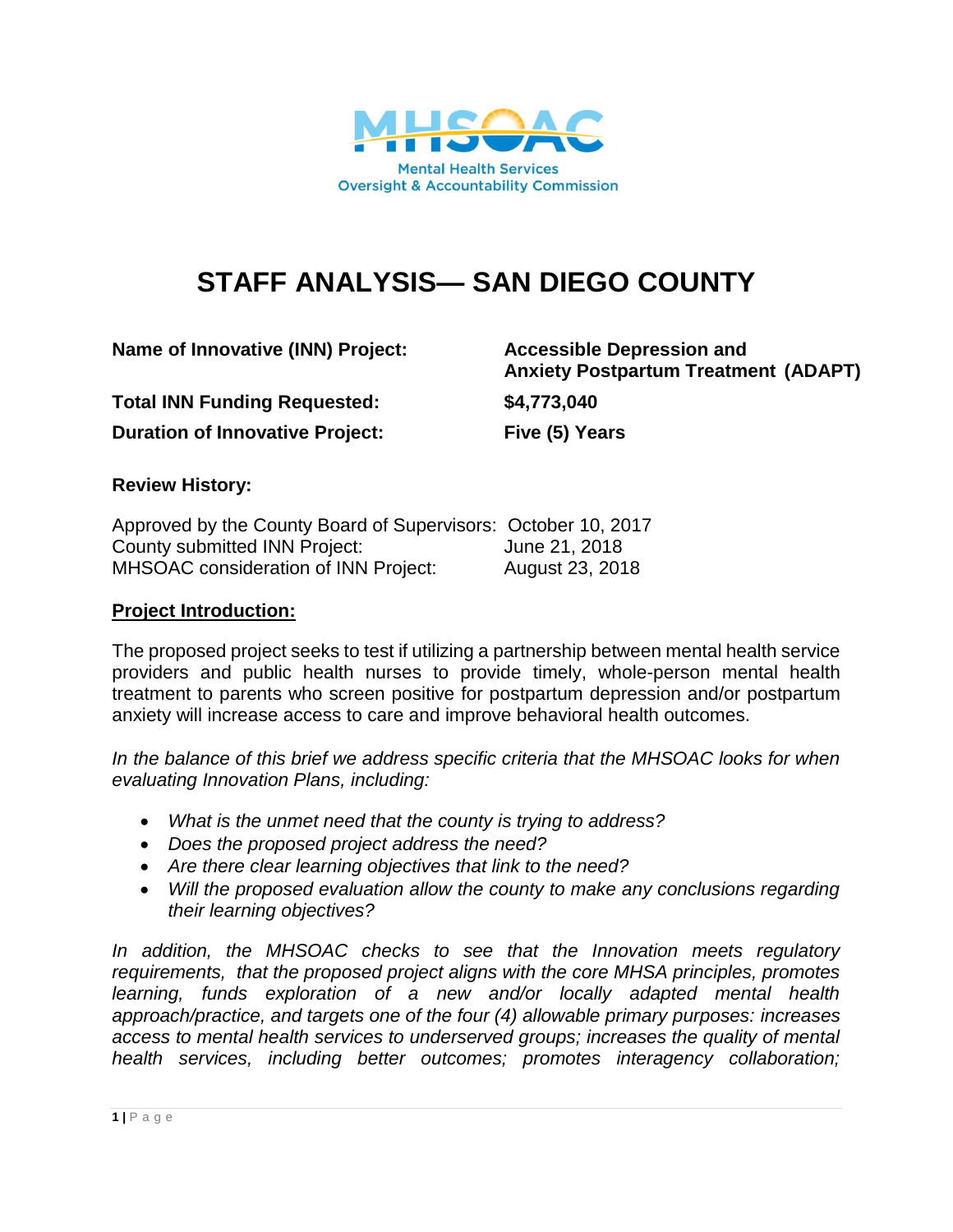*and increases access to services, including, but not limited to, services provided through permanent supportive housing.*

San Diego County identifies that failure to screen and treat postpartum depression and anxiety has long-term consequences for children, parents and the community as a whole. The County presents statistics from the 2010 Maternal and Infant Health Assessment (MIHA) Survey showing that 14% percent of women giving birth in San Diego County were diagnosed with postpartum depression (PPD) and add that postpartum anxiety (PPA) is often co-morbid with PPD. In addition, the County highlights that at least 10% of fathers also experience PPA and PPD but are often left out of the current treatment models.

The County presents research showing that maternal depression is the most common complication of childbearing, and is associated with mother-child bonding difficulties, increased crying, delays in language development, behavioral problems in children and maternal suicide (Screening, 2015). Underserved communities are disproportionately affected, with African-American and Latina women experiencing depressive symptoms more often during and after pregnancy than other racial/ethnic groups (CDPH, 2018).

The American College of Obstetricians and Gynecologists recommends that clinicians screen patients for depression and anxiety at least once during the perinatal period using a standardized, validated tool. Consistent with the Department of Public Health, San Diego County argues that one screening is inadequate and that clinic-based, genderspecific interventions are not designed to address the complex and interrelated needs of the whole family (CDPH, 2018).

The County acknowledges that existing programs within the County provide in-home nursing services to new parents. These Public Health Nurse (PHN) programs serve approximately 1650 families annually and have shown success in improving health and parenting related outcomes but have struggled with referral and linkage to mental health services for parents. The County states that PHNs provide evidence-based mental health screening in the home as part of their Mother Child health and Nurse Family Partnership programs and refer parents to treatment but states that the County lacks accessible postpartum anxiety and depression specific treatment. In addition, the County believes that stigma, barriers to accessing services such as financial and transportation issues, lack of referral resources specific to PPD and PPA and lack of integrated services pairing mental health clinicians with PHN programs prevent parents from receiving the mental health treatment needed.

## **The Response**

In order to address the stated needs and increase access to mental health services to underserved parents, the County proposes to build upon the existing structure of the Public Health Nurse programs by collaborating and integrating mental health providers with public health nurses to provide timely, convenient and holistic treatment to parents who screen positive for depression and anxiety during the postpartum period.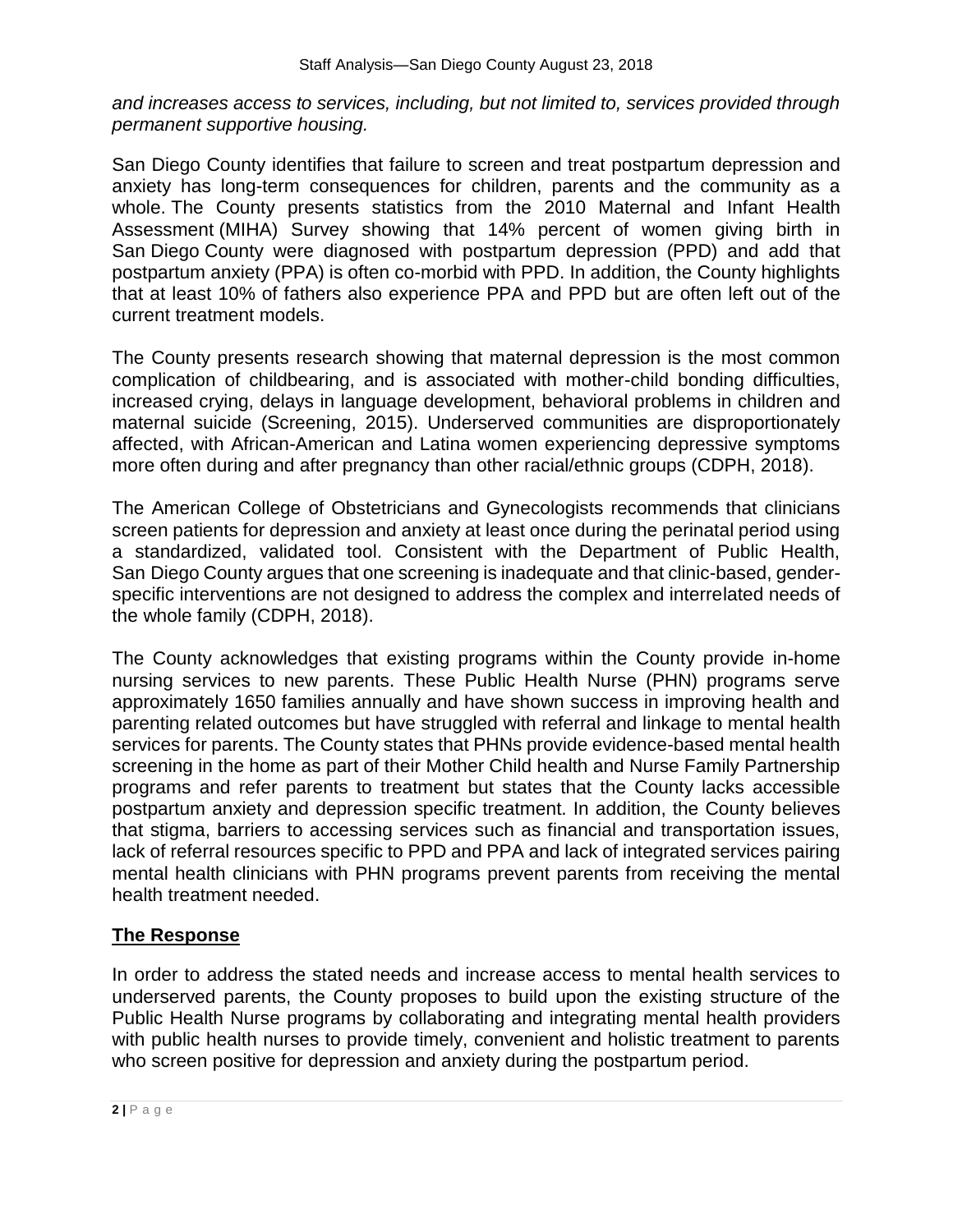The ADAPT (Accessible Depression and Anxiety Postpartum Treatment) project will test if utilizing a cross-sector partnership to provide holistic postpartum treatment services to parents will increase access to care and improve behavioral health outcomes.

ADAPT proposes to utilize Public Health Nurses from existing programs to screen and refer parents that screen positive for depression and/or anxiety to a targeted postpartum mental health treatment team that will provide community-based therapy, care coordination, and peer support for parents. The specific treatment modalities will be outlined through the procurement process.

ADAPT staff will consist of six (6) mental health clinicians, three (3) peer partners, one (1) program manager and one (1) office assistant all hired by an outside contractor who has specialized training in mental health care throughout the perinatal period. The peer partners will have lived experience and the County will ask the contractor to prioritize hiring peers with specific postpartum anxiety or depression lived experience. The ADAPT team will be co-located and embedded within the PHN sites and will provide mental health training, support and consultation to PHNs as well as participate in case conferences. ADAPT clinicians will provide appropriate levels of care based on a step system utilizing two level of services depending on parent need (see pages 3-4 for specific program details). The step system will be fluid and parents can move between the levels as needed.

Research supports San Diego County's assertion that PPD and PPA are public health concerns that require new interventions but goes further and shows that postpartum depressive symptoms were reported by 53% of California women who experienced depressive symptoms during pregnancy as compared to 7% of women who did not report prenatal depressive symptoms (CDPH, 2018). This suggests that screenings need to start earlier as symptoms of depression and anxiety occur across the perinatal period. Through consultation with MHSOAC staff, San Diego County committed to expanding the scope of the proposed project to reflect the need to screen for and address mood and anxiety disorders throughout the perinatal period.

As San Diego County presented, mothers in underserved communities experience higher rates of maternal depression. The County indicates that African-American, Latino, refugee and immigrant communities will be prioritized through the referral process and states that the current demographics of the parents utilizing the Public Health Nurse programs reflect this prioritization. By leveraging the existing PHN programs, the County will be reaching a very specific population of parents who are the most vulnerable with the least access to services. In addition, the County states that peer partners will coordinate with the Public Health Nurse staff to identify families in need of linkage to mental health services. **The County may wish to discuss the demographics or the peer partners, PHN's and Mental Health Clinicians and consider prioritizing hiring of staff who reflect the diversity of the community being served.**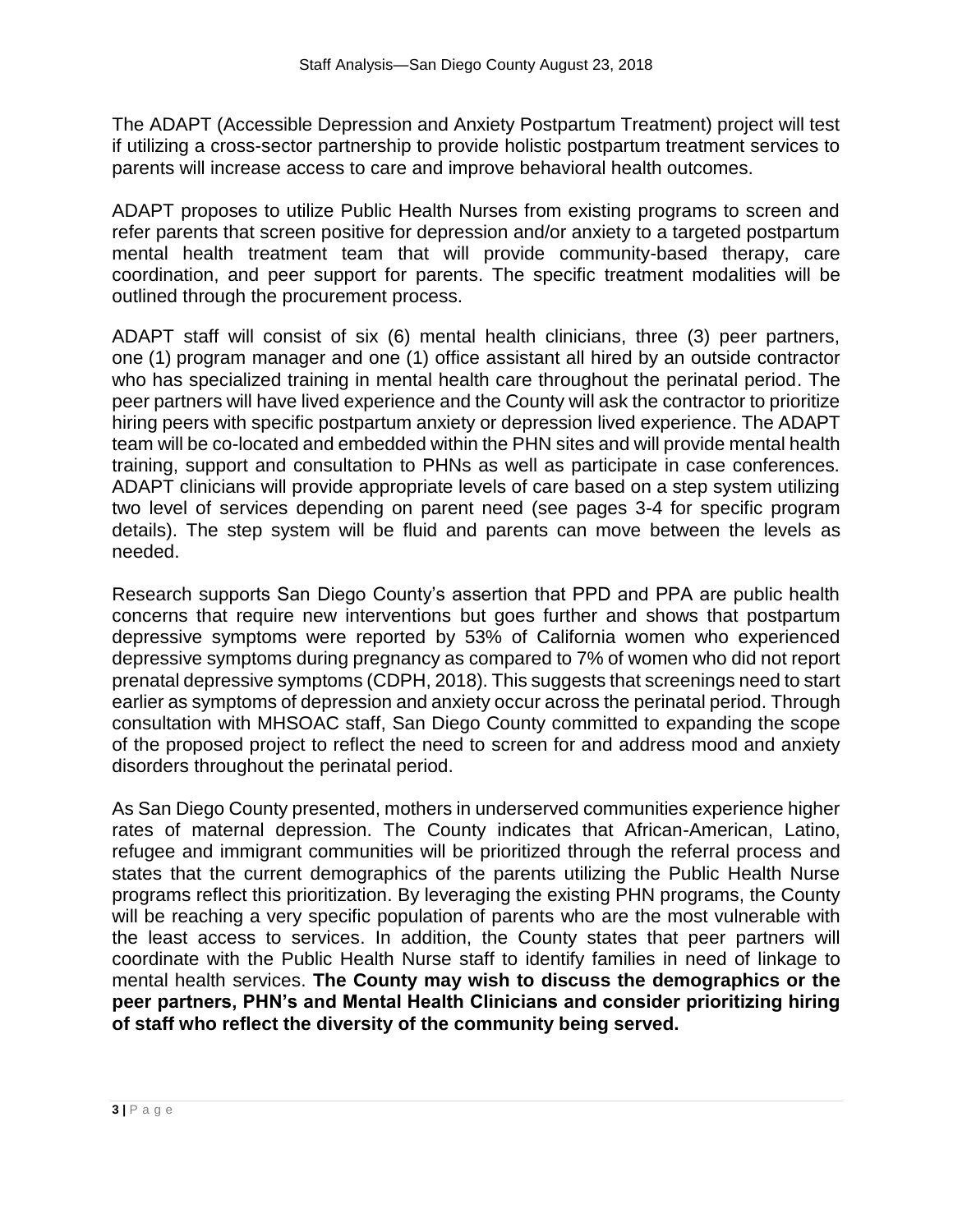In addition, California Department of Public Health data shows that intimate partner violence is a risk factor for perinatal mood and anxiety disorders (CDPH, 2015). The County states that referral pathways are in place to receive referrals from organizations serving victims of intimate partner violence into the Public Health Nursing programs.

The County states that gender-specific interventions are not designed to address the complex and interrelated needs of the whole family but misses an opportunity to highlight the need for increased screenings and interventions for all parents. In addition to biological mothers and fathers, single parents, adoptive parents and same-sex parents also experience perinatal mood and anxiety disorders. Several studies have confirmed the greater prevalence of depression and depressive symptoms among lesbians than among heterosexual women suggesting that the rate of PPD and PPA could be higher among same-sex couples and that more targeted mental health services should be provided (Maccio, Pangburn & Jaimee, 2011). **The County is encouraged to use gender inclusive language as they develop this program in order to include all parents who suffer from perinatal mood and anxiety disorders.**

## **The Community Planning**

San Diego County Behavioral Health Services identified the need for increased screening, treatment and linkage to services for postpartum behavioral health issues as a priority, particularly in underserved communities. The County states that public input at community forums and in the Children's System of Care (CSC) Council reinforced the importance of new programs to address the unmet mental health needs of new parents.

The CSC Council includes stakeholders from multiple entities: public, private, education, family/youth, health plans, Public Health, Child Welfare Services, Probation, etc. They meet and identify "hot topics" of concern. The CSC and its Early Childhood subcommittee reviewed best practices in parental mental health and identified mental health screening and provision of appropriate and accessible services for parents as an area of need.

The County reports that twelve (12) community forums were conducted countywide to get community input and feedback regarding the Innovative project. The Older Adult, Adult and Children, Family and Youth Councils were also solicited for input regarding the community's need. After ideas for the Innovation Project was solidified, community members also participated in "conversation cafes" to discuss the proposed project and given opportunity to provide feedback on components needed. The County may wish to discuss the level of representation from diverse communities at the community forums and on the CSC Council to show that the proposed program was designed with input by members of the community it proposes to serve.

## **Learning Objectives and Evaluation**

San Diego County has proposed implementing a project that brings together mental health service providers and public health nurses to provide holistic mental health treatment to parents who screen positive for postpartum depression and/or postpartum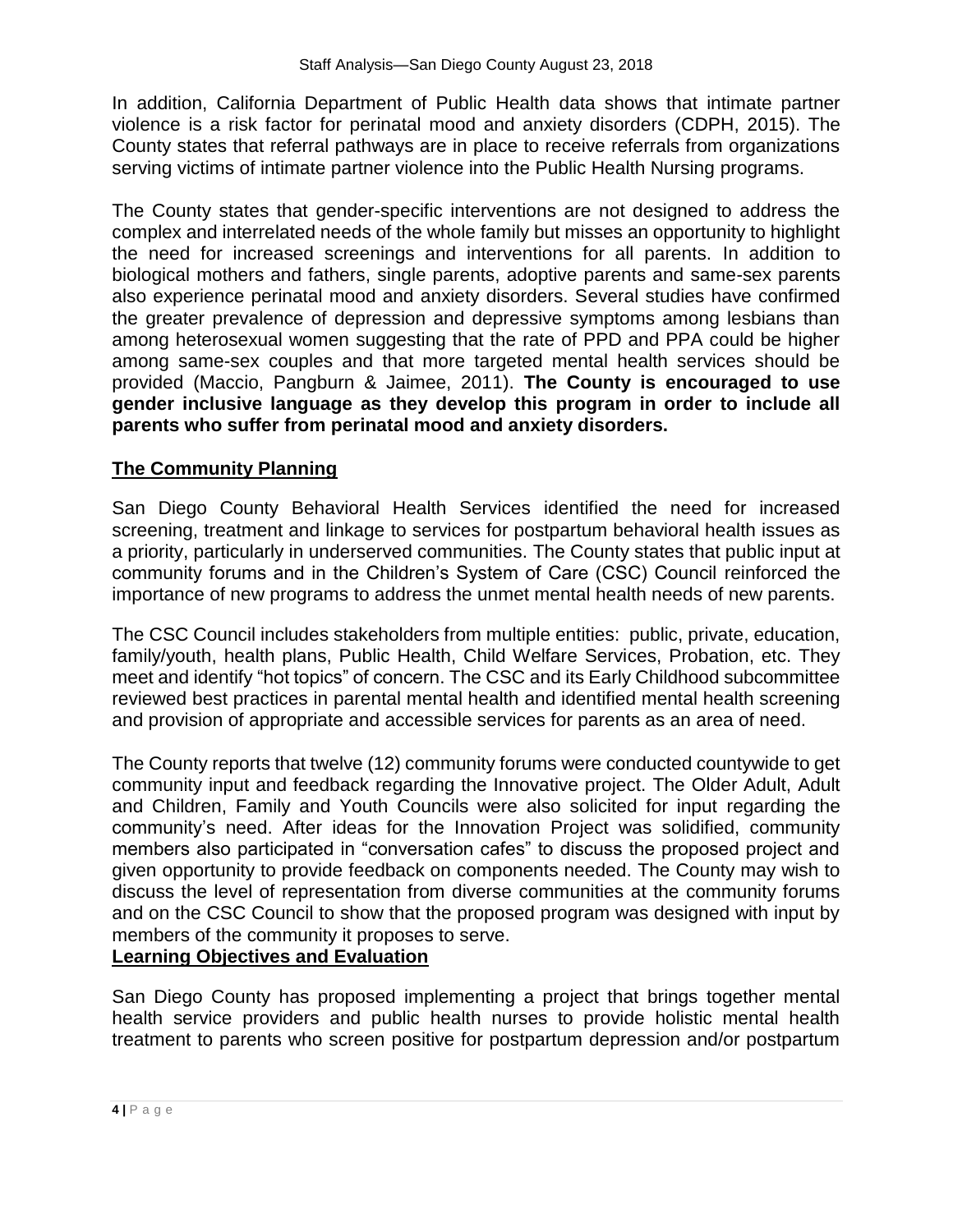anxiety; these parents also serve as the target population for the project. The County has estimated that approximately 300 individuals will be served annually through the project.

In order to guide their project, The County has identified 7 learning goals, and include:

- 1. To learn if collaboration with the PHN Home Visiting programs is effective in engaging mothers and fathers in treatment for postpartum depression and anxiety
- 2. To identify how to best equip the PHN in effectively connecting both mothers and fathers to services related to maternal/paternal depression or anxiety
- 3. To learn if embedded behavioral health staff can provide effective, short term treatment services that meet the needs of identified mothers and fathers
- 4. To identify barriers in mothers and fathers' willingness to access treatment
- 5. To learn if fathers are willing to participate in engagement efforts and to better understand the characteristics of paternal symptomology
- 6. To evaluate the effectiveness of culturally competent referrals and the outcomes of engagement and efficacy of culturally appropriate interventions, and
- 7. To learn what percentage of clients are linked to existing resources and identify system gaps, if any.

In order to meet these goals, San Diego County will collect data during each encounter with the client. Specific *measures* are varied, and include number of clients screened for depression (using the Edinburgh Depression Scale and PDQ-9), length of time in ADAPT program, number of clients linked to behavioral health services in the community, number of clients with a reduction in mental health symptoms, number of clients reporting improved physical health (**for full list**, **see pg. 6 of County Plan**).

To gather the data necessary, the County will use a number of methods, such as surveys, quarterly status report tracking, and tracking changes in screening tool measurements (**see page 7 of County Plan**). **The County may wish to identify baseline data upon which outcomes of the ADAPT program will be compared.** At the conclusion of the program, San Diego County will disseminate findings through their collaborative groups, including the Children's System of Care Council and the Adult System of Care Council.

**In an effort to promote cross-county learning and collaboration, the Commission may wish to encourage San Diego County to share lessons learned from this project with other counties that may be struggling with similar issues.**

## **The Budget**

The total proposed budget for this innovation project allocates \$4,773,040 of MHSA Innovation Funds over five (5) years. The project is proposed to begin January 2019 and conclude December 2024, including six months for evaluation.

The majority of the budget is allocated for contracted personnel, totaling \$3,376,148 and includes the following positions: 1 FTE Program Manager, 1 FTE Office Assistant, 6 FTE Licensed Mental Health Clinicians, and 3 FTE Peer Partners. Rate of pay is estimated based on U.S. Department of Labor and the Metropolitan and Nonmetropolitan